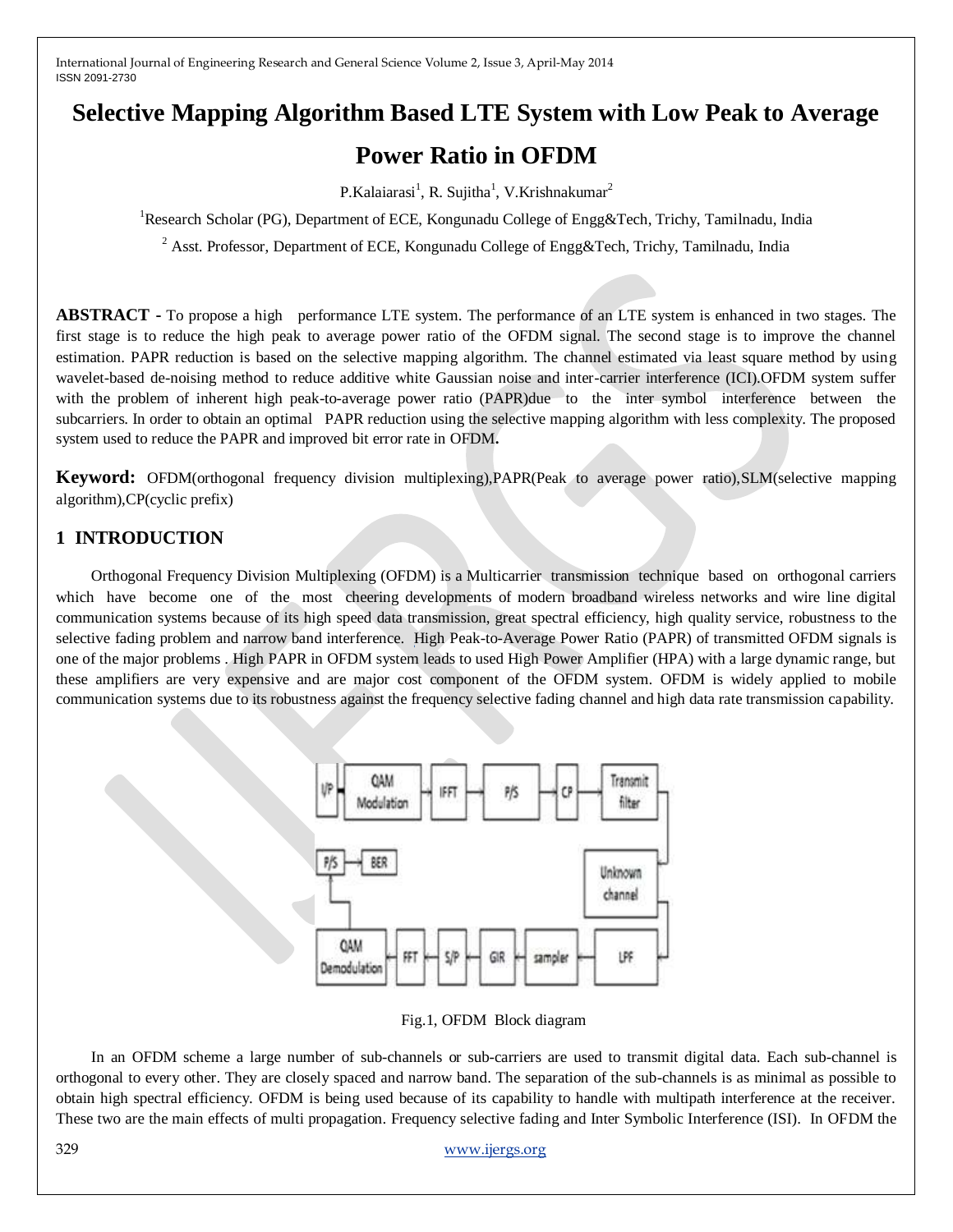large number of narrow band sub-carriers provides sufficiently "flat" channels. Therefore the fading can be handled by simple equalizing techniques for each channel. Furthermore the large amount of carriers can provide same data rates of a single carrier modulation at a lower symbol rate.

### **2 PEAK TO AVERAGE POWER RATIO**

One of the most serious problems with OFDM transmission is that, it exhibits a high peak-to-average ratio. In other words, there is a problem of extreme amplitude excursions of the transmitted signal. The OFDM signal is basically a sum of N complex random variables, each of which can be considered as a complex modulated signal at different frequencies. In some cases, all the signal components can add up in phase and produce a large output and in some cases, they may cancel each other producing zero output. Thus the peak-to-average ratio (PAR) of the OFDM system is very large.

 The problem of Peak-To-Average Ratio is more serious in the transmitter. In order to avoid clipping of the transmitted waveform, the power-amplifier at the transmitter front end must have a wide linear range to include the peaks in the transmitted waveform. Building power amplifiers with such wide linear ranges is a costly affair. Further, this also results in high power consumption. The DAC's and the ADC's must also have a wide range to avoid clipping.Due to the large number of sub-carriers in typical OFDM systems, the amplitude of the transmitted signal has a large dynamic range, leading to in-band distortion and out-ofband radiation when the signal is passed through the nonlinear region of power amplifier.Although the above-mentioned problem can be avoided by operating the amplifier in its linear region, this inevitably results in reduced power efficiency. Peak to average power ratio reduces the accuracy and produce a high error rate. Various PAPR reduction techniques can be used in OFDM. The PAPR of the transmit signal is defined as

#### PAPR=  $\frac{\max}{0 \leq t \leq T} |x_k|^2$  $\frac{1}{T} \int_0^T |x_k|^2 dt$

From the central limit theorem; for large number of N, the real and Imaginary values of S(t) become Gaussian distributed.

The amplitude of PAPR, is therefore has a Rayleigh distribution, with zero mean and variance N times the variance of one complex sinusoidal signal.

### **3 SELECTIVE MAPPING METHOD**



#### Fig.2:block diagram for SLM

Selected mapping (SLM) is a promising PAPR reduction technique of OFDM system. The main idea of SLM technique is to generate a number of OFDM symbols as candidates and then select the one with the lowest PAPR for actual transmission from a number of different data blocks (independent phase sequences) that have the same information at the transmitter. In the SLM method, the vectors from the original frequency domain OFDM signal are rotated based on a set of predefined phase arrays. For each signal variant obtained, its corresponding PAPR is evaluated. The one with the lowest PAPR is chosen for the transmission. The block diagram of SLM scheme is demonstrated in Fig 2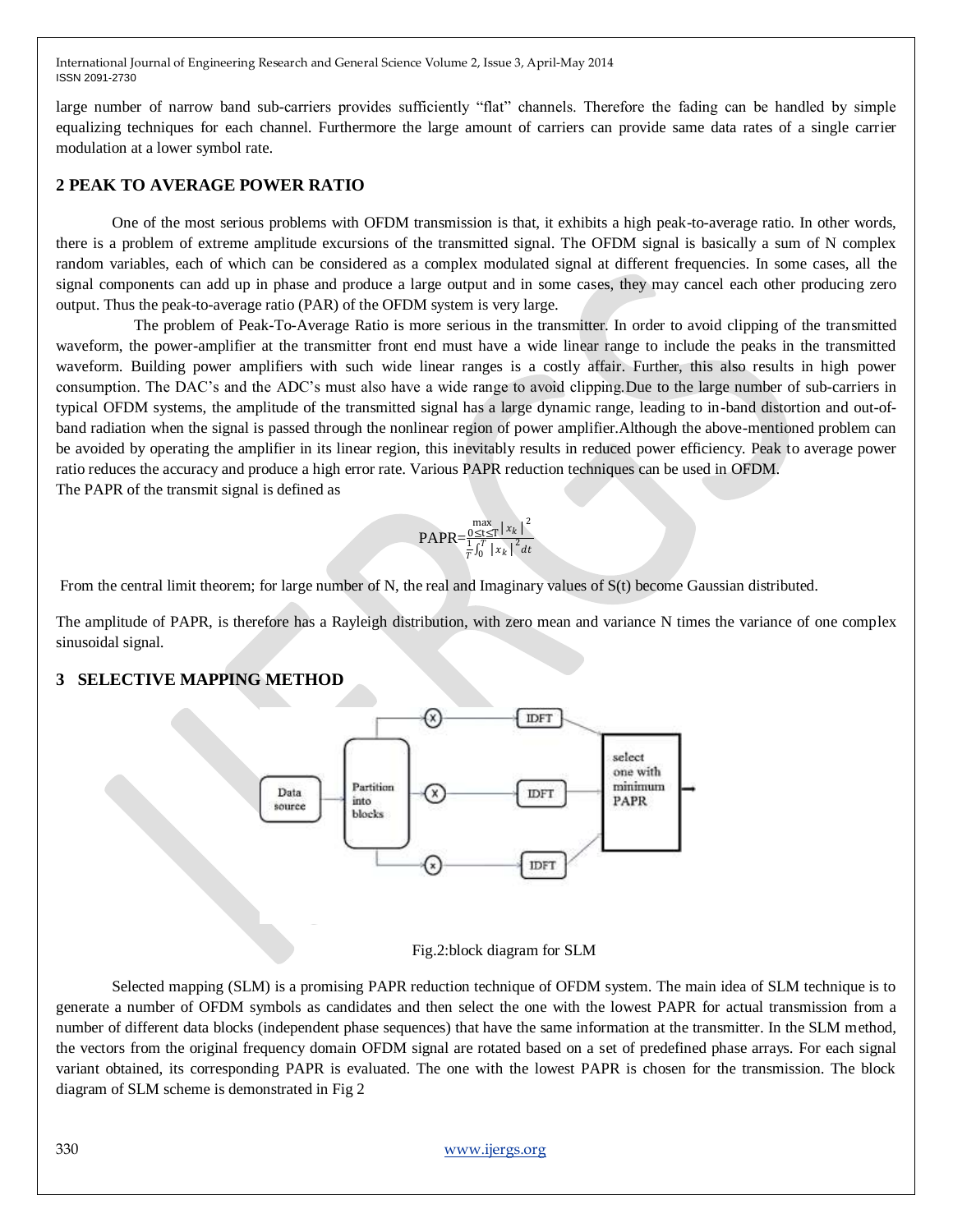## **4 PROPOSED BER SCHEME**



#### Fig.3:Proposed scheme

OFDM is widely applied in mobile communication due to robustness against the frequency selective fading channel and high data rate transmission.Pilot extraction method was used to prevent frequency and phase shift errors.Channel estimation technique of an OFDM system can be grouped into two categories. Blind and non-blind. The blind channel estimation method exploits the statistical behavior of the received signals, while the non-blind channel estimation method utilizes some or all portions of the transmitted signals,i.e., pilot tones or training sequences, which are available to the receiver to be used for the channel estimation.

In non-blind method there are two classical pilot-based channel estimation algorithms namely LS (Least Square) and MMSE (Minimum Mean-square error) estimation. Since LS estimation is simpler to implement as it doesn't need any information about channelstatistics, LS estimation has been widely used .However ,LS estimation is sensitive to additive white Gaussian noise(AWGN), especially, when the signal-to-noise ratio (SNR) is low, the performance will degrade significantly. MMSE estimation is more robust against noise and performs better than LS.

Wavelet Denoising is a method to remove the noise contained in the LS estimation. To reduce the additive white Gaussian noise and inter carrier interference. The general wavelet denosing procedure is as follows:

[1] Apply wavelet transform to the noisy signal to produce the noisy wavelet coefficients at stable required level.

- [2] Select appropriate threshold limit at each level and threshold method (hard or soft thresholding) to best remove the noises.
- [3] Inverse wavelet transforms of the thresholded wavelet coefficients to obtain a denoise signal.

The channel estimation can be performed by either inserting pilot tones into all of the subcarriers of OFDM symbols with a specific period or inserting pilot tones into each OFDM symbol .The first one, block type pilot channel estimation, has been developed under the assumption of slow fading channel. Even with decision feedback equalizer, this assumes that the channel transfer function is not changing very rapidly. The estimation of the channel for this block-type pilot arrangement can be based on Least Square (LS) or Minimum Mean-Square (MMSE).The MMSE estimate has been shown to give 10–15 dB gain in signal-to-noise ratio (SNR) for the same mean square error of channel estimation over LS estimate

### **5 SIMULATION RESULT**

This simulation is based on LTE Standard. In this section, the computer simulations, using MATLAB, are capability of the proposed scheme.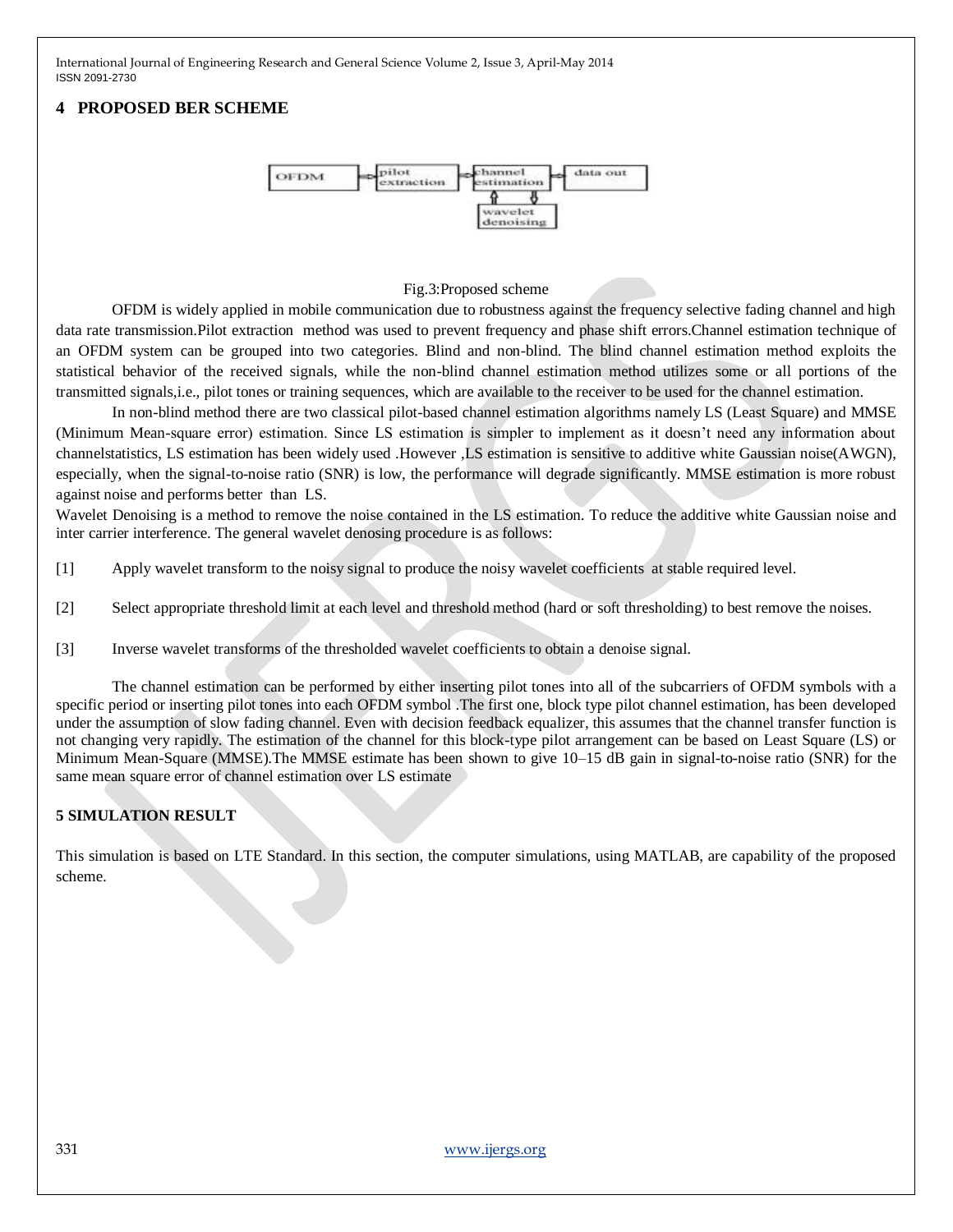

Fig .5: PAPR Reduction

OFDM system parameters used in the simulation are indicated in Table I. We assume to have perfect synchronization



Fig.6: BER rate calculation

since the aim is to observe channel estimation performance. Moreover, we have chosen the guard interval to be greater than the maximum delay spread in order to avoid inter-symbol interference. Simulations are carried out for different signal-to noise(SNR) ratios. The simulation parameters to achieve those results are shown in the table.1

| Parameters                   | Values used    |
|------------------------------|----------------|
| Number of $sub carriers(N)$  | 64             |
| Oversampling factor $OF$     | 8              |
| Modulation scheme            | QAM            |
| Number of sub blocks used    | 2,4,8,16,32,64 |
| in SLM                       |                |
| Total Number of IFFT for     | 256            |
| weighted factor $1$ (or) $2$ |                |
|                              |                |

| Table .1: System parameter |  |
|----------------------------|--|
|----------------------------|--|

332 [www.ijergs.org](http://www.ijergs.org/)